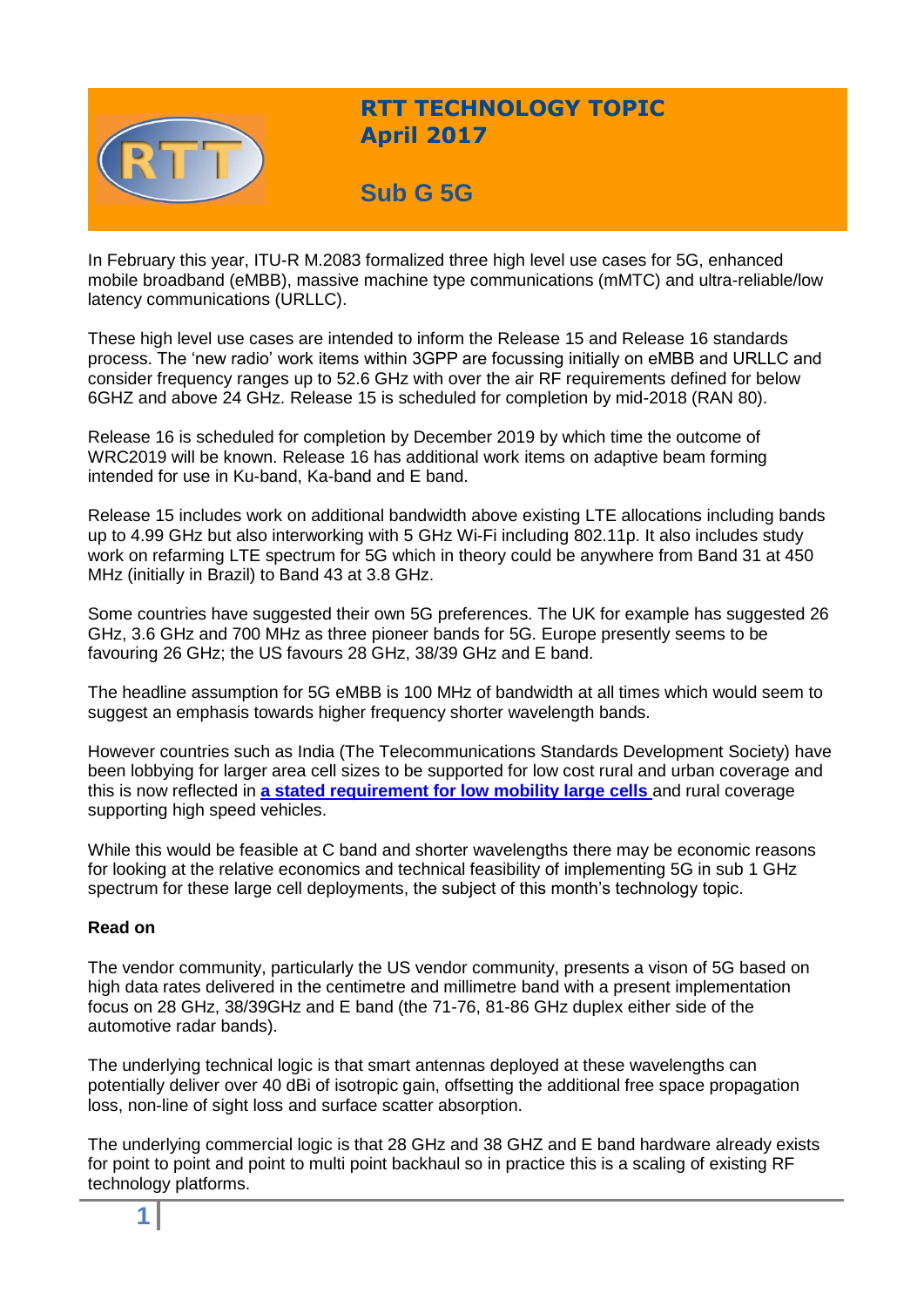It also allows 5G to scale to ultra-dense network topologies to compete with Wi-Fi. As a rule of thumb in a present day network, 400 Wi-Fi sites provide equivalent coverage to 20 LTE cellular sites. Implementing 5G in the centimetre and millimetre bands would support Wi-Fi density but with a significantly higher link budget. The improved link budget would be delivered by using fractional beam width antennas to realize higher EIRP and improved receive sensitivity. FDD if adopted would deliver an additional sensitivity gain over TDD Wi-Fi.

However there is a counter argument that cautions against the notion of using licensed Ku and Kaband and E band spectrum as the basis for competing with unlicensed spectrum delivered from access points where the costs are covered by other third parties. Cafes and clubs provide the basis for a no cost Wi-Fi business model against which it is foolish to compete.

The economic counter argument is further strengthened by another rule of thumb which is that at 28 GHz an additional 30 dB of downlink transmit power is needed to achieve the same user device receive power as a 900 MHz cellular network. On the uplink a similar level of selectivity gain will be required.

While this is technically possible and indeed attractive on the basis that it introduces additional complexity which translates into additional vendor value, it may not be the best option for mobile broadband operator EBITDA and intuitively not a good idea for lower ARPU markets.

A simpler 5G solution that scaled to longer wavelengths would seem to be possibly more appropriate but could that include sub 1 GHz spectrum?

# **Five Band Sub G 5G**

The IMT2020 definition of 5G enhanced mobile broadband (eMBB) specifies that a minimum of 100 MHz of bandwidth should be available at all times - the assumed practical upper limit of LTE Advanced using aggregated carriers becomes the lower limit of 5G.

This would seem to be impractical as a sub 1 GHz deployment until you take a closer look at the sub 1 GHz band plan

## **Five Band Sub G 5G**

| 450                   |     | 600        |     |             | 700         |     |             | 800         |     | 900           |                      |     | Total       |
|-----------------------|-----|------------|-----|-------------|-------------|-----|-------------|-------------|-----|---------------|----------------------|-----|-------------|
| <b>Band 31 Brazil</b> |     | Band 71 US |     | <b>Band</b> | Band 28 APT |     | <b>Band</b> | E850        |     | <b>Band</b>   | <b>Band 8 Europe</b> |     | MHz         |
|                       |     |            |     |             |             |     |             | <b>USA</b>  |     |               | and Asia             |     |             |
|                       |     |            |     |             |             |     |             | <b>Band</b> |     |               |                      |     |             |
|                       |     |            |     |             |             |     |             | 26          |     |               |                      |     |             |
| 452                   | 462 | 617        | 663 |             | 703         | 758 |             | 814         | 859 |               | 880                  | 925 |             |
| 457                   | 467 | 652        | 698 |             | 748         | 803 |             | 849         | 894 |               | 915                  | 960 |             |
| 5                     | 5   | 35         | 35  |             | 45          | 45  |             | 35          | 35  |               | 35                   | 35  | $155 + 155$ |
|                       |     |            |     |             |             |     |             |             |     |               |                      |     |             |
|                       |     |            |     | 12          | 696         | 729 | 20          | 791         | 832 | <b>US ISM</b> | 902                  |     |             |
|                       |     |            |     |             | 716         | 746 |             | 821         | 862 |               | 928                  |     |             |
|                       |     |            |     | 17          | 704         | 734 |             |             |     |               |                      |     |             |
|                       |     |            |     | AT&T        | 716         | 746 |             |             |     |               |                      |     |             |
|                       |     |            |     | 13          | 746         | 777 |             |             |     |               |                      |     |             |
|                       |     |            |     | Verizon     | 756         | 787 |             |             |     |               |                      |     |             |
|                       |     |            |     | 14          | 758         | 788 |             |             |     |               |                      |     |             |
|                       |     |            |     | First       | 768         | 798 |             |             |     |               |                      |     |             |
|                       |     |            |     | Net         |             |     |             |             |     |               |                      |     |             |
|                       |     |            |     |             |             |     |             |             |     |               |                      |     |             |

The table shows the five bands available between 450 MHz and one GHz.

Theoretically if the 450 band in Brazil (Band 31) is added to Band 71 in the US (the new 600 MHz allocation following the incentive auction) together with Band 28 in Asia, the E850 band (Band 26)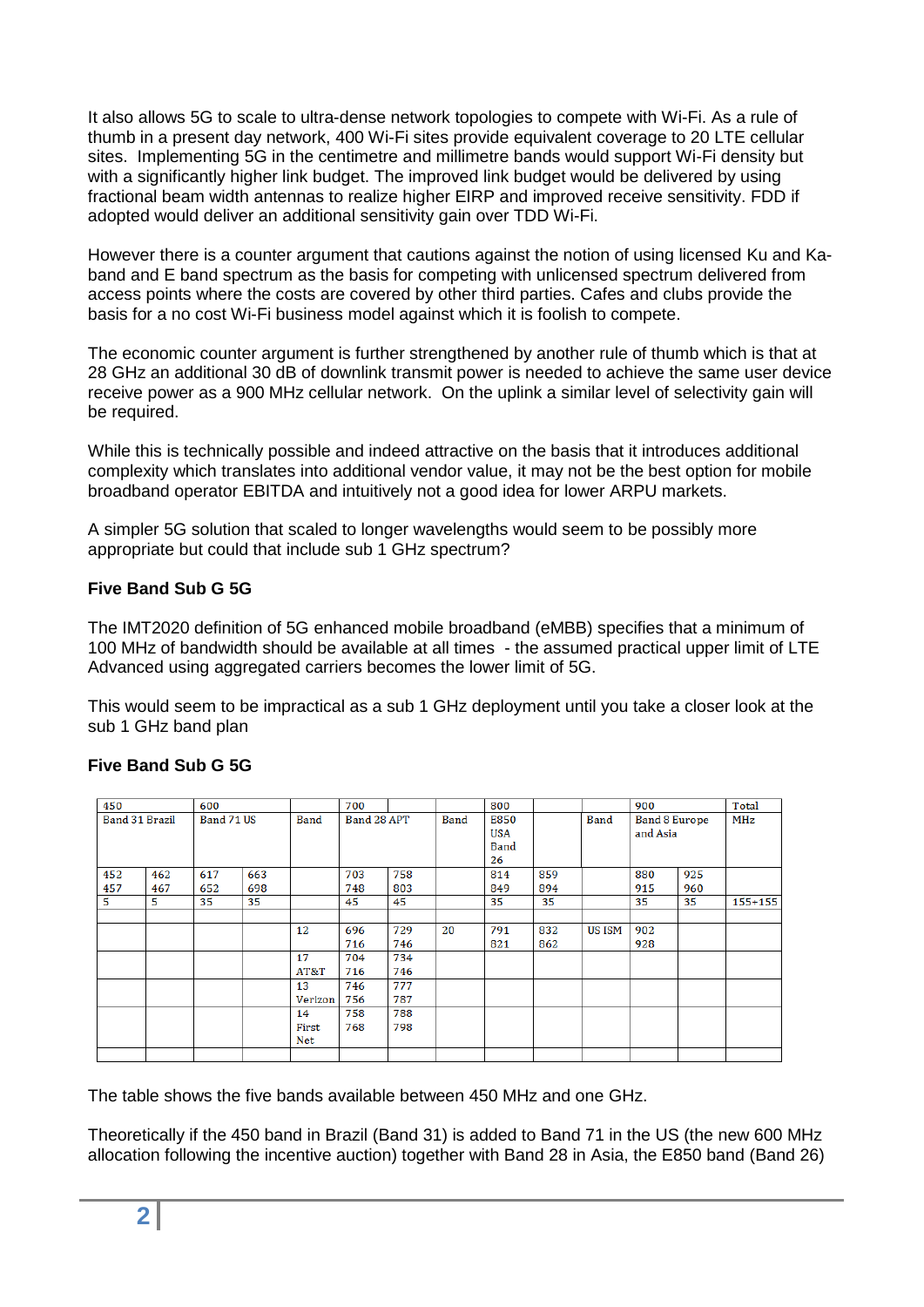in the US (and parts of Asia) and Band 8 at 900 MHz (Europe and Asia) then 155+155 MHz of spectrum is available.

Practically this does not scale geographically due to the differences in allocation between the three ITU Regions but it would not be impossible to find 100 MHz of common FDD spectrum that could be potentially refarmed for 5G which could include Band 14 now earmarked for use by AT&T for the First Net (first responder) network.

This poses many implementation questions not least of which is the impact of introducing any of the five 5G candidate waveforms into spectrum supporting LTE CP-OFDM, 3G and 'narrow band' GSM .

Agilent have [a video on this topic.](https://www.youtube.com/playlist?list=PLmqzNmmPZGY-0LyskJ0MR-EMGA3rl-ftD)

But also there is a present lack of ambition as to how far 5G cell sizes could or should scale. The IMT 2020 recommendations for 700 MHz suggest a cell inter site distance of 5 kilometres but this seems paltry when compared with standard GSM (35 kilometre cells) and particularly insignificant when compared to proprietary larger cell size implementations of GSM, for example in Australia where 100 kilometre radius cells are deployed in a high power high tower topology.

These larger cells come with round trip timing implications. The TDMA time slots in GSM are time advanced to compensate for the flight time difference of close in and cell edge users and in 100 kilometre cells every other time slot is left blank to provide sufficient additional time domain guard band to avoid user to user ISI. Capacity is traded against coverage.

Similar issues arise with the cyclic prefix in LTE with larger cells incurring significant time domain guard band overheads. Not all of the 5G candidate waveforms use a cyclic prefix but none of them have been expressly designed to be efficient or effective in larger radius cells suggesting that this is an area of 5G standards making that deserves additional priority.

It would also be harder to implement smart antennas at these wavelengths though not impossible, the challenge is to deliver performance gain within a 0.3m width envelope panel antenna (one column of elements) to meet weight and wind loading constraints.

[Arraycomm](http://www.arraycomm.com/products/a-mas-software/) and [Quintel p](http://www.quintelsolutions.com/)rovide two examples of antennas available today for sub 1 GHz deployment that might not be as smart as 5G massive MIMO centimetre band and millimetre band adaptive phase arrays but still deliver useful performance gain in noise limited and interference limited networks irrespective of whether 4G or 5G technologies are deployed.

Quintel additionally position their product as a way of managing 4G and legacy technology coexistence in the same band and 4G/5G coexistence would be a relatively simple extension of the same technique.

Care has to be taken when wider bandwidth waveforms and narrow band waveforms coexist in adjacent channels within the same pass band with the wider bandwidth channels generally projecting higher OOB emissions into their narrow band neighbours but this is a well understood and manageable problem.

In terms of device front design, the additional hurdle of high bandwidth ratios has to be overcome. Designing an antenna and ground plane to work efficiently from 450 MHz to 900 MHz is a nontrivial task particularly when space is at a premium and it is a shame to throw all or some of the longer wavelength propagation gain away due to lack of aperture or compromised noise and power matching and or hand capacitance effects.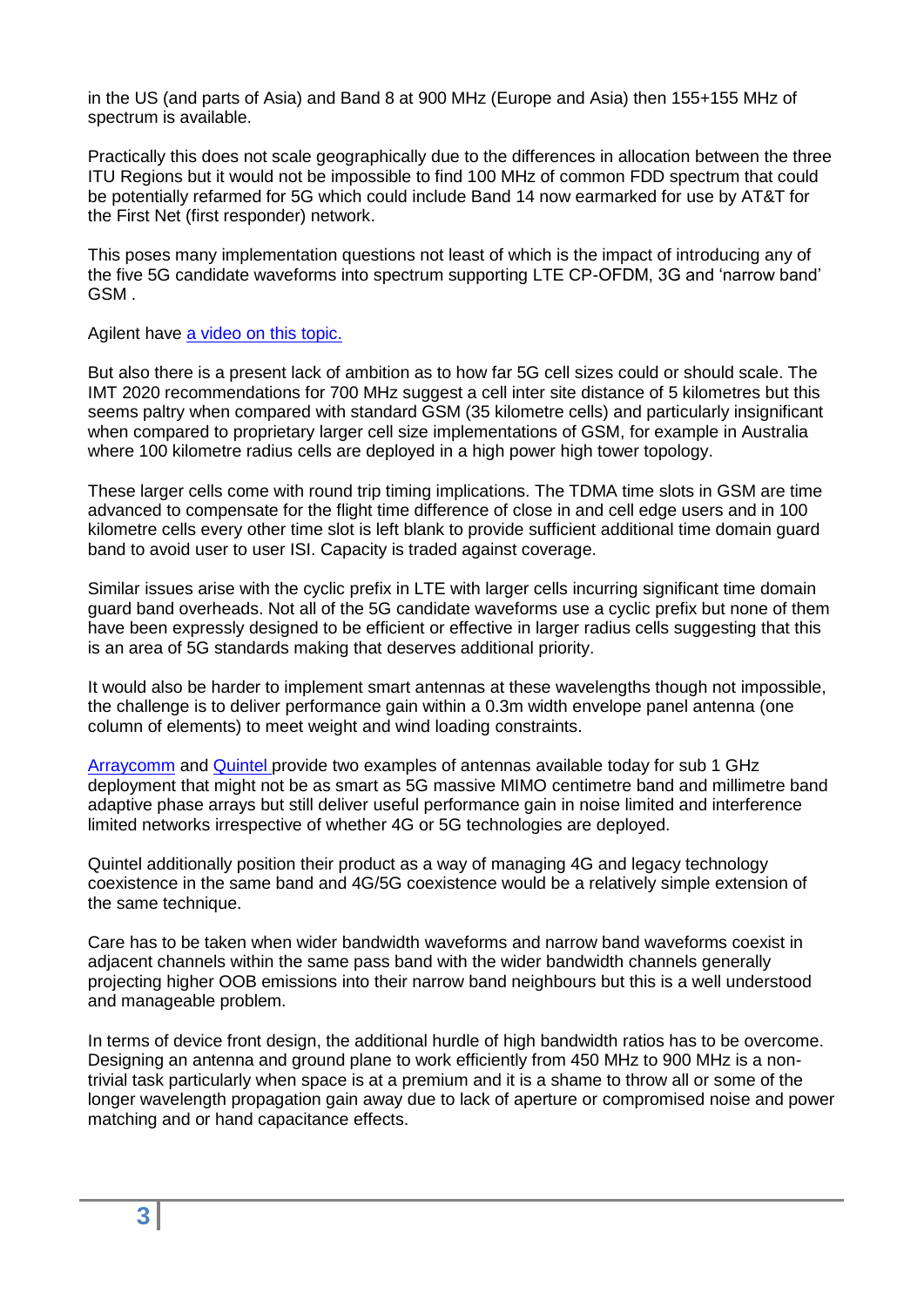Similarly it would be prematurely ambitious to consider a multiplexing architecture that could couple these five bands together through a single transmit and receive chain. In practice there would be five pass bands each defined by an acoustic duplex filter.

Incidentally we are reliably informed that temperature compensated SAW devices based on lithium niobate (LiNbo3) or equivalent FBAR devices are now capable of supporting bandwidths of up to 6% so high bandwidth ratios (45+45 MHz for APT Band 28 for example) can now be handled by a single duplex filter - our thanks to Avago for pointing this out to us. There is also a potentially useful quarter wave/half wave relationship between the 450 and 900 MHz bands similar to the 900/1800MHz bands which may allow front end efficiencies to be realised.

# **Summary**

It has always been our position that high data rates are a worthy ambition but the real challenge for 5G is to deliver data more cost efficiently and power efficiently than all and any of the technologies that 5G aims to replace. It also needs to deliver improved EBITDA and higher enterprise value for operators servicing developed economy markets already fully saturated with 4G networks and devices and deliver low cost IOT connectivity.

It has also been our position that for 5G to be economically viable it has to be able to scale to lower ARPU markets and to be capable of servicing vertical markets where geographic coverage is more important than demographic coverage. Verizon's announcement of a nationwide Cat 1 network for IOT at \$2 dollars per month is an indication of where the operator community wants to go but IOT vertical markets need geographic rather than demographic coverage which is not what existing networks have been designed to deliver.

All of which implies that 5G has to scale to larger radius cells. It is not impossible to support large area cells in the centimetre and millimetre band. For example there are military radio systems that achieve 60 kilometre line of sight range in E band but not at consumer price points.

The present marketing obsession with network densification is understandable from a vendor perspective as it multiplies hardware sales. The sheer volume of 4G (millions of base stations now deployed) provides a starting point for further significant reductions in 4G and 5G hardware cost.

However dense networks come with irreducible capex and opex cost multipliers including site costs. These costs are not impacted by industry scale. Dense networks are also not power efficient and incur significant backhaul cost and bandwidth overheads.

Improving returns from existing spectral assets (improving returns on a per MHz basis) is always better than taking on additional spectral risk, particularly if that risk is compounded by co-existence costs of unknown magnitude, the inevitable consequence of co sharing Ku and Ka-band and E band with the satellite and radar industry.

The additional benefit of Sub G 5G is that it could be deployed from existing cell sites, improving returns on a per site basis.

Five band Sub G 5G has implementation challenges but these are not insurmountable. Given the potential mobile operator EBITDA benefits (better returns per MHz and per site) it would seem sensible to see this as a higher priority work item in 3GPP Release 15 standards.

For developing economy low ARPU markets, The Telecommunications Standards Development Society of India has done a creditable job of highlighting the need for large cell 5G but the economic benefits potentially scale equally well into high ARPU markets including vertical markets where geographic coverage is more important than demographic coverage – data reach rather than data rate could or more importantly should be a key performance metric in 5G fixed and mobile broadband.